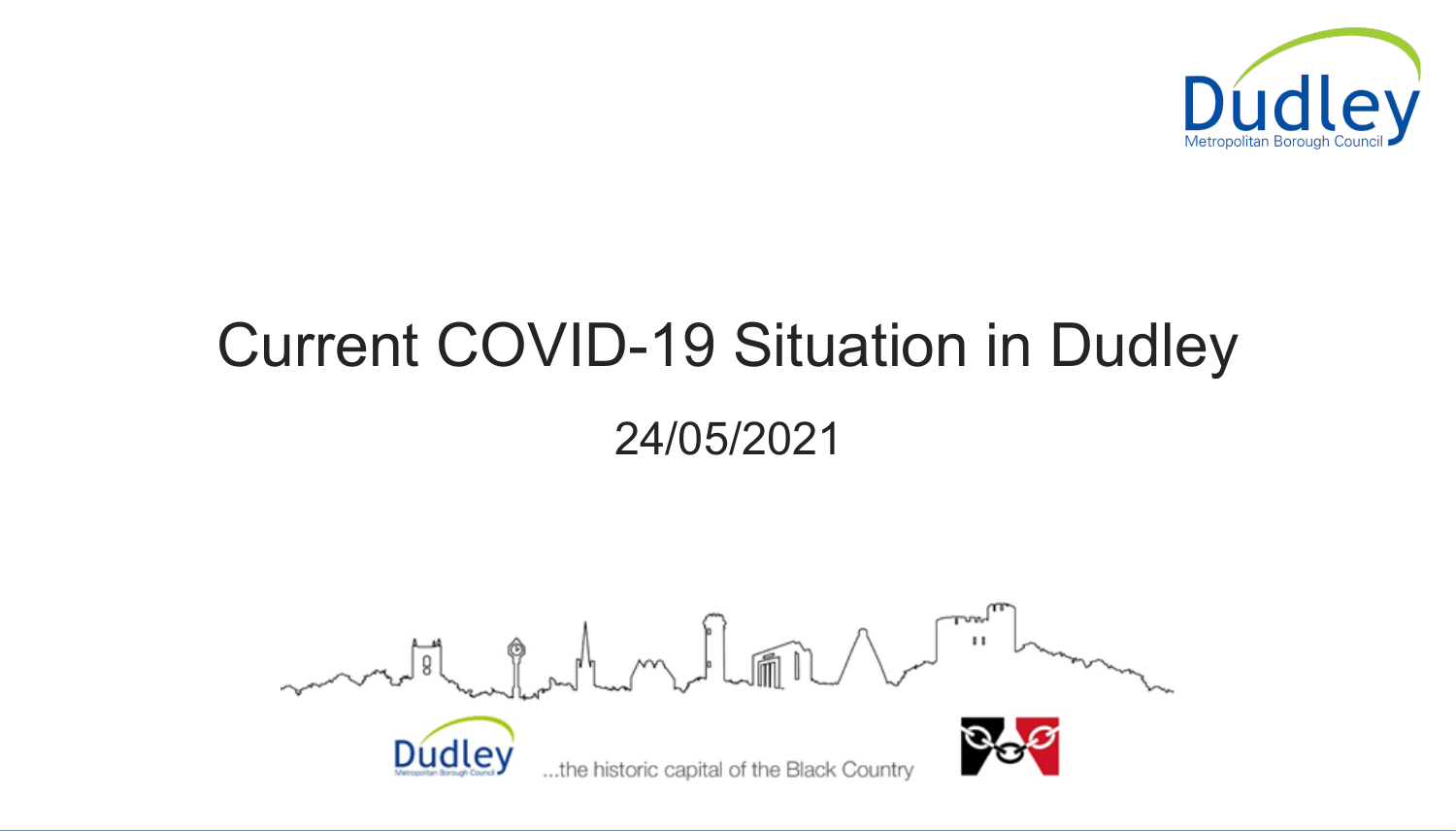Overview of total cases to date: There have been a total of 27,011 cases recorded in Dudley residents, 1,302 during the first wave (between 10/03/2020 and 03/07/2020) and 25,709 since the easing of lockdown measures on 4th July 2020. It should be noted, however, that the approach to testing has changed from predominantly only NHS and care home staff being tested to widespread community testing, testing capacity has also increased significantly since the first wave.

Weekly picture: Based on nationally reported data up to the 21/05/2021 , Dudley's 7-day incident rate is 19.9 per 100,000, equivalent to 64 cases. This is lower than the previous week's rate. The 7-day incident rate for ages 60+ is 8.4 , which is the same as the previous week.

Of 25 ITU/HDU ventilated beds – 72 % occupied (18 total, 1 COVID related, 17 other) Of 12 CPAP/NIV beds - 100 % occupied (12 total, 1 COVID related, 11 other) Of 596 General beds - 98 % occupied (585 total, 12 COVID related, 573 other)

Testing: Dudley is ranked number 8 out of 14 local authorities for Pillar 2 testing in the West Midlands, 11,148 tests per 100,000 residents over the last 7 days (week ending 22/05/2021). The latest positivity rate is 0.2 %, compared to 0.3 % in the previous 7 day period.

## Testing rates have changed by 6.0% and the positivity rate by -0.1 % since the previous 7 day period.

Vaccinations: 180,930 (66%) Dudley residents aged 15+ have received their first vaccination dose and 99,814 (36%) have also received their second dose.

Hospital activity: Over the last 7 days there have been 10 COVID related admissions and 7 COVID positive patients discharged to the community (week ending the 24/05/2021). There are now 14 confirmed COVID positive inpatients; 1 in ITU, 1 in CPAP/NIV beds and in 12 in general beds.

Total occupied beds are as follows:-

There have been 0 deaths at the Dudley Group of Hospitals NHS Foundation Trust in the last 7 days, compared to 0 in the previous week.

Deaths: Based on data reported by the Office for National Statistics, there have been 863 deaths of Dudley residents involving COVID-19, 310 during the first wave (between 10/03/2020 and 03/07/2020) and 553 since the easing of lockdown measures on 4th July 2020. (deaths occurring up to week ending the 07/05/2021).

Outbreaks: As at 24/05/2021, there are:-

1 current outbreaks at care homes where 2 or more residents or staff have tested positive.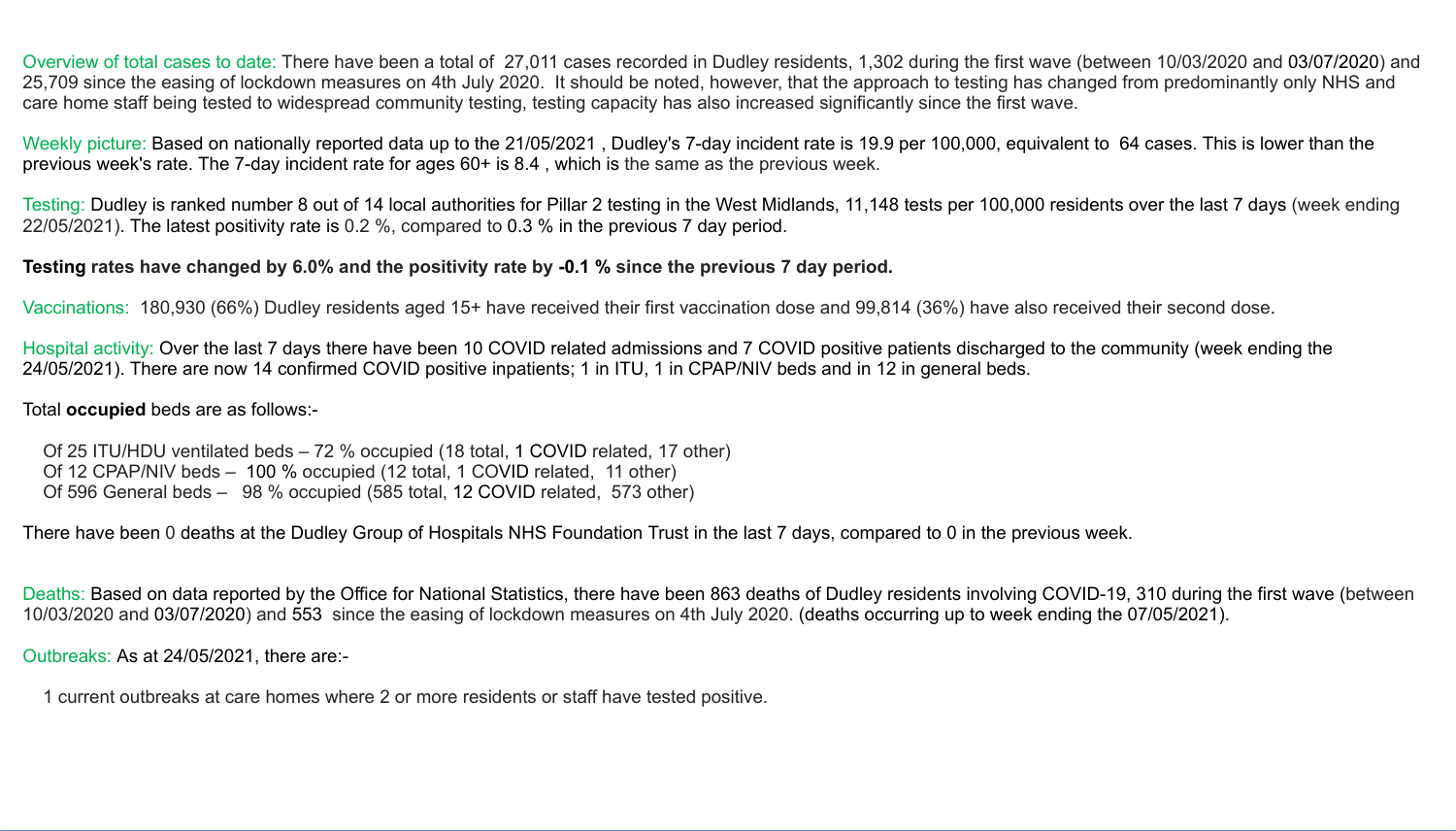### Demographics:

Age profile: Comparing the most recent 7 day period with the previous one, there has been an increase in the age specific incident rate in all age groups except for the and 60+ age groups, which have both stayed the same.

Ethnic Group profile: There has been a decrease of 31% over the last 7 days in the white group, compared to an increase of 36% in BAME groups. The rates for BAME groups are higher than for White groups (46.1 and 13.6 respectively) and are showing an increasing trend.

Deprivation profile: The 7 day incident rate has increased between the last two 7 day periods in the least deprived group, but has decreased in the other groups.

| e 0-15 |  |
|--------|--|
|        |  |
|        |  |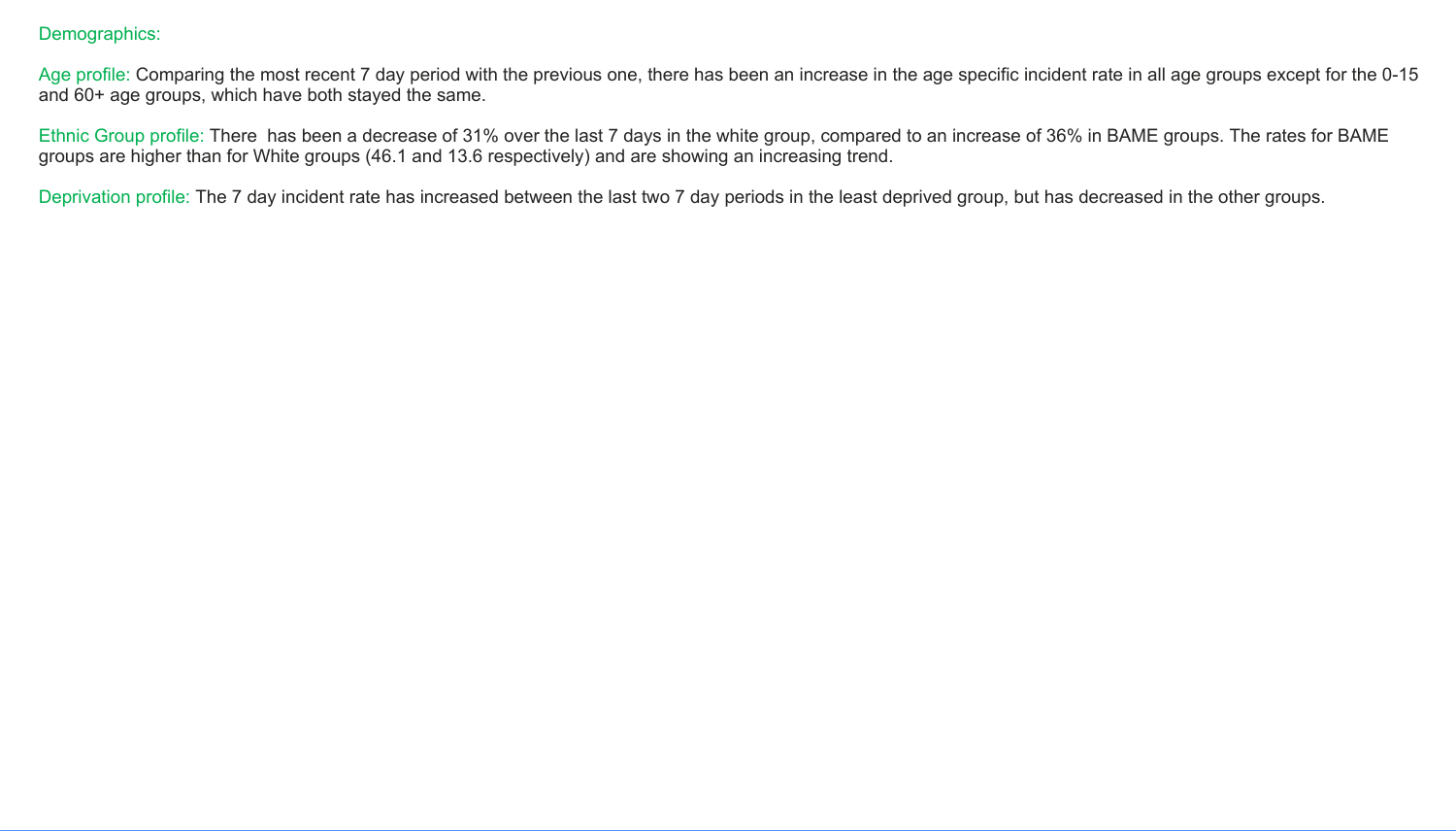